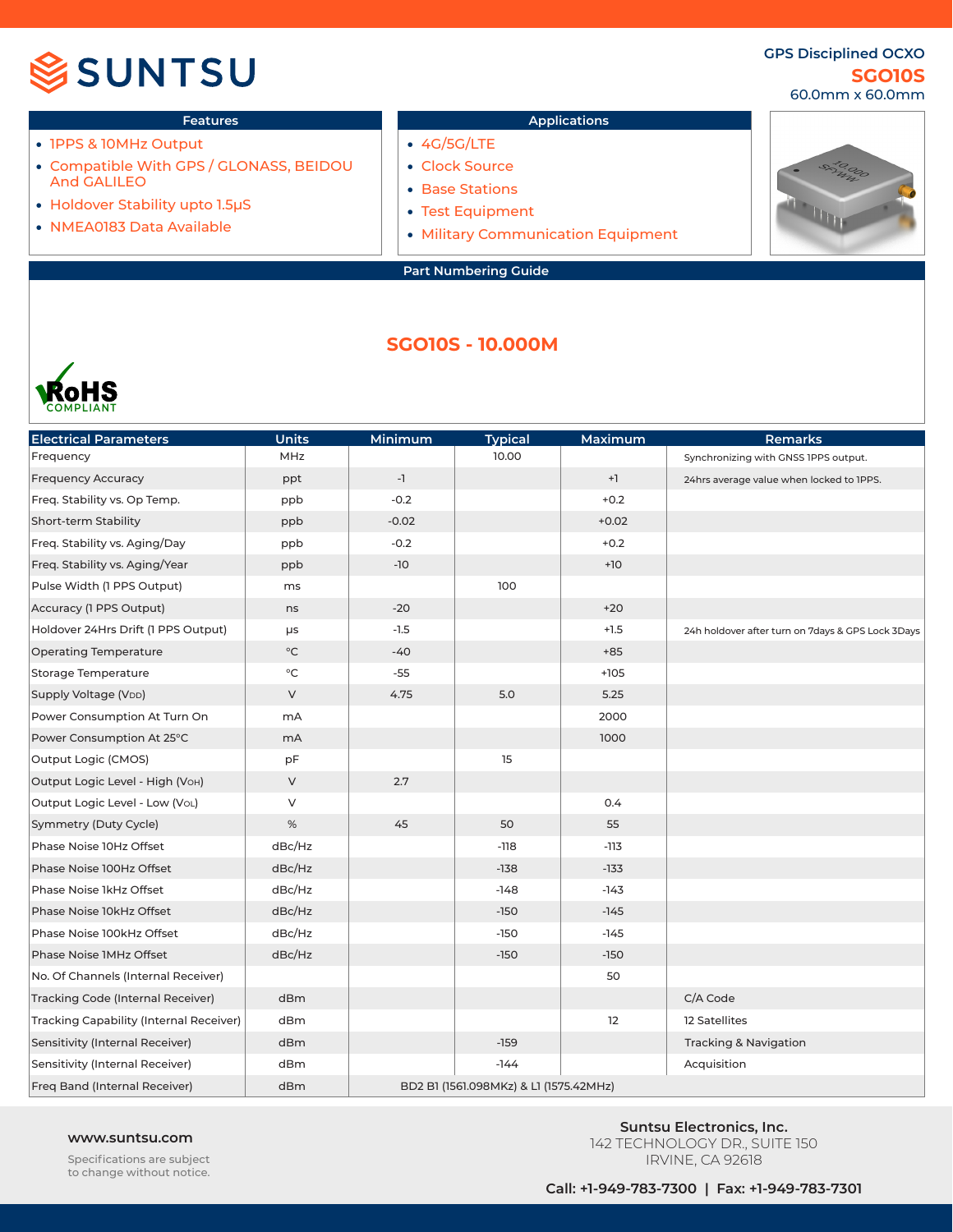# SSUNTSU

### **SGO10S GPS Disciplined OCXO** 60.0mm x 60.0mm



| <b>Pin Orientation</b>          |                |                       |             |                                                     |  |  |  |  |
|---------------------------------|----------------|-----------------------|-------------|-----------------------------------------------------|--|--|--|--|
| <b>PIN GROUP</b>                | PIN#           | <b>PIN NAME</b>       | <b>TYPE</b> | <b>DESCRIPTION</b>                                  |  |  |  |  |
| <b>SUPPLY</b><br><b>VOLTAGE</b> | 4, 9, 11, 13   | <b>GND</b>            | <b>GND</b>  | <b>GROUND</b>                                       |  |  |  |  |
|                                 | 12             | <b>V<sub>DD</sub></b> | <b>PWR</b>  | <b>POWER SUPPLY</b>                                 |  |  |  |  |
| <b>CONTROL &amp; STATUS</b>     | 8              | SYNC CTRL             |             | SYNCHRONIZING PROCEDURE CONTROL                     |  |  |  |  |
| <b>PINS</b>                     | 5              | <b>LOCK</b>           | $\circ$     | <b>LOCK STATUS</b>                                  |  |  |  |  |
| <b>UART</b>                     | 6              | RXD <sub>0</sub>      |             | ASYNCHRONOUS SERIES DATA OUTPUT/INPUT               |  |  |  |  |
|                                 | 7              | <b>TXDO</b>           | $\circ$     | 9600-N-8-41                                         |  |  |  |  |
| <b>GNSS</b>                     | 10             | <b>IPPS OUT</b>       | $\circ$     | <b>IPPS OUTPUT FROM THE INTERNAL GNSS RECEIVER.</b> |  |  |  |  |
|                                 | SMA-KE         | ANT                   |             | <b>GNSS ANT SIGNAL INPUT</b>                        |  |  |  |  |
| <b>OUTPUT</b><br><b>CLOCKS</b>  | 3              | <b>IPPS OUT</b>       | $\circ$     | <b>IPPS OUTPUT</b>                                  |  |  |  |  |
|                                 | $\overline{2}$ | CLK OUT               | $\circ$     | 10.000MHz OUTPUT                                    |  |  |  |  |
| <b>RESERVE</b>                  | 1, 14          | NC.                   |             | NOT CONNECTED                                       |  |  |  |  |





Specifications are subject to change without notice.

**www.suntsu.com**<br> **Suntsu Electronics, Inc.**<br> **Suntsu Electronics, Inc.**<br>  $\frac{1}{2}$ 142 TECHNOLOGY DR., SUITE 150 IRVINE, CA 92618

**Call: +1-949-783-7300 | Fax: +1-949-783-7301**